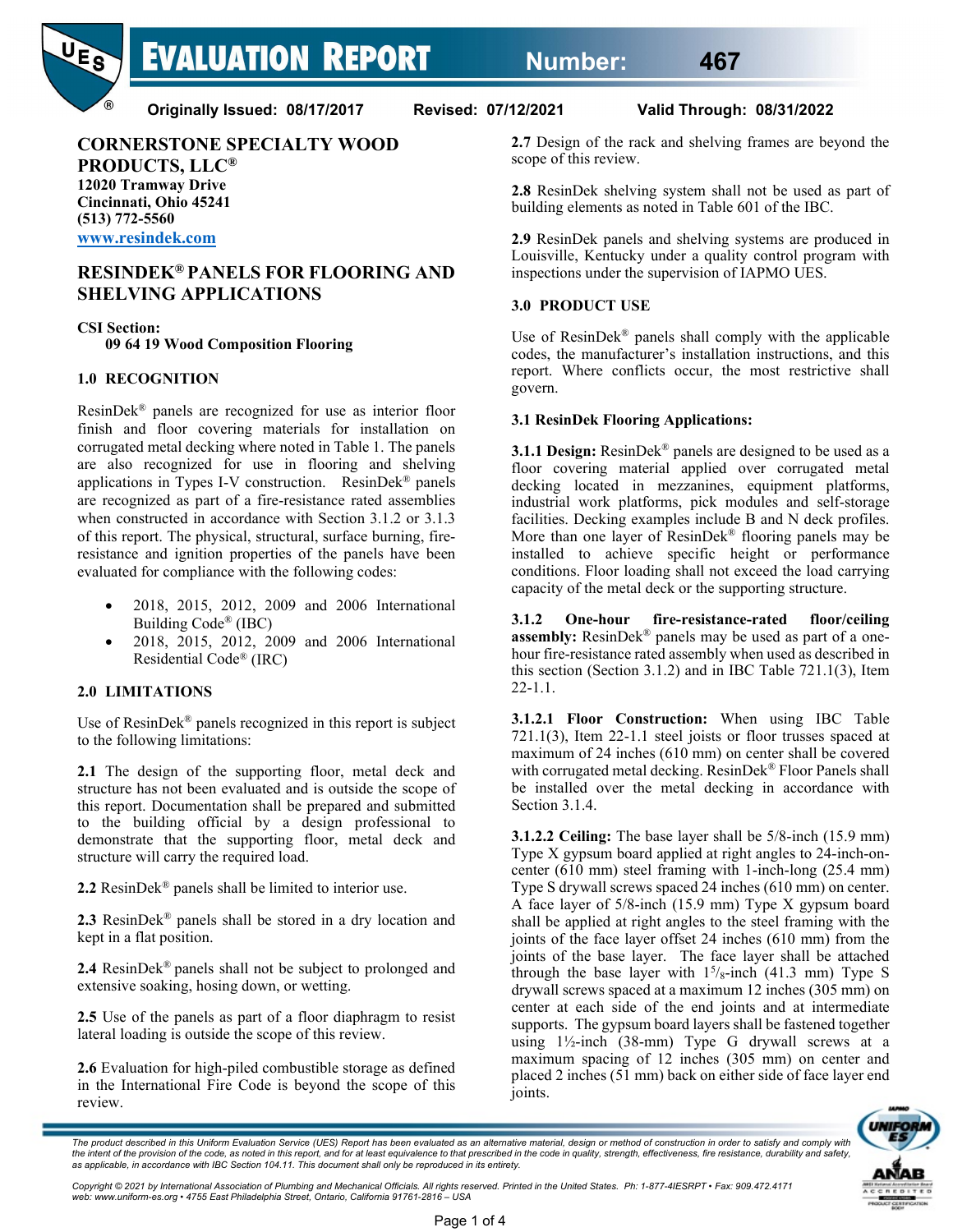

**Originally Issued: 08/17/2017 Revised: 07/12/2021 Valid Through: 08/31/2022**

**3.1.3 Additional Floor/Ceiling Assemblies:** ResinDek® flooring panels are also recognized for use in 1,  $1^{1/2}$ , and 2hour restrained and unrestrained fire-resistance-rated assemblies as described in UL Design No. L701 (BXUV.L701). Steel beam and joists shall be spaced as per design.

**3.1.4 Installation:** ResinDek® panels are for installation on corrugated metal decking located in mezzanines, equipment platforms, industrial work platforms, pick modules and selfstorage facilities.

**3.1.4.1 General:** ResinDek® shall be installed with the label side of the panel facing upward. The panels shall be installed on corrugated metal deck by using a screw gun with operable clutch. The screw heads shall be driven to just below the panel surface (Noted in Figure 1 of this report).



**FIGURE 1**

The ends of the panels shall meet over the ribs of the corrugated metal deck (Noted in Figure 2 of this report). In cases where the panel ends cannot be located over a rib, a 6 inch-wide (152 mm), minimum No. 20-gauge steel shim shall be connected to the metal deck to support the load over the valley.



**FIGURE 2**

The panels shall be installed with a  $\frac{1}{8}$ -inch (3.18 mm) space between the panels and a  $\frac{3}{8}$ -inch (9.53 mm) space around the outside edges of the floors (Noted in Figure 3 of this report).





**3.1.4.2 Fasteners:** Proprietary ResinDek® screws shall be used to attach the panels to the metal decking. The ResinDek® screw is a No.10-gauge screw, 2 inches (51 mm) long, with a number 2 square drive head. The fasteners have self-piercing points, a zinc coating, and are available in gray or beige colors. A minimum of 20 fasteners (24 for 10-foot panels) shall be equally spaced throughout each 4-foot x 8- foot panel as shown in Figure 4 of this report. Edge fasteners shall be located a minimum of one inch (25.4 mm) from the panel edges.



**FIGURE 4**

## **3.2 ResinDek® Shelving System:**

**3.2.1 General:** ResinDek**®** Shelving System, as shown in Figure 5, can be used to store and support case goods in a rack or shelving structure inside a warehouse, distribution or manufacturing center.

**3.2.2 Design:** The  $44^{1/2}$ -inch long lumber supports for the shelving system are designed to support a maximum of 25 psf at a maximum spacing of 24 inches between lumber supports. The load carrying capacity of the ResinDek panels is beyond the scope of this review. Cornerstone shall be contacted for the load carrying capacity of the ResinDek® panels.

**3.2.3 Installation:** When using lumber supports, they shall be fastened to the step beam at <sup>3</sup>/<sub>8</sub> inch (9.5 mm) from the edge with one  $1<sup>5</sup>/<sub>8</sub>$ -inch Tek screw on each end.

# **4.0 PRODUCT DESCRIPTION**

**4.1 ResinDek Panels as Coverings over Metal Deck:** ResinDek® panels are considered as finished floor covering materials as noted in Section 603.1, Item 5 and Section 804 of the IBC. ResinDek® panels are produced from a proprietary blend of moisture resistant Medium Density Fiberboard (MDF) and High Density Fiberboard (HDF). The panels are available with a variety of wear surfaces and coatings, such as Gray Diamond Seal 2™, ESD, MetaGard and TriGard® . The panels are also available uncoated.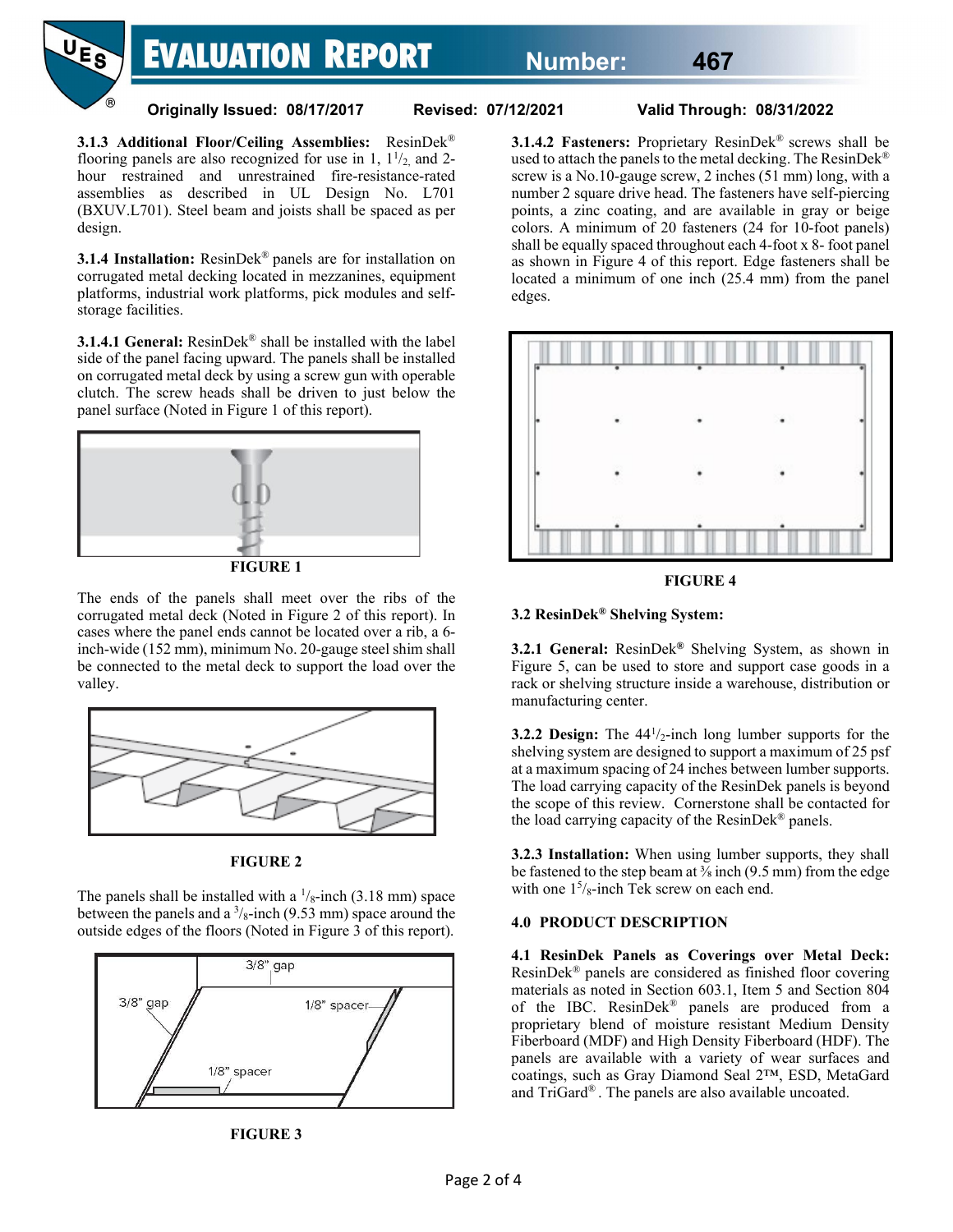

The panels used as a floor covering are nominally  $\frac{3}{4}$ -inchthick and 4 feet wide by 8 feet long (19 mm by 1219 mm by 2438 mm). Ten-foot (3048-mm) lengths are also available. Panel options and weights are noted in Table 1 of this report.

**4.1.1 Flame spread index:** When tested in accordance with ASTM E84, the ResinDek® panels installed over a corrugated metal deck, have an interior finish classification of Class A with a flame-spread index not exceeding 25 and a smoke developed index not exceeding 450.

**4.1.2 Ignition Characteristics:** ResinDek® panels meet the requirements of Section 804.4 of the 2018, 2015 and 2012 IBC when tested in accordance with ASTM D2859 for ignition characteristics.

**4.2 ResinDek**® **Shelving System:** The ResinDek® Shelving System is composed of ResinDek® Horizontal Shelving, ResinDek® Vertical Dividers and a lumber or steel support system. Steel supports are provided by others and are beyond the scope of this report. The lumber supports are milled from 2x4 No. 2 Southern Pine lumber and are oriented in the strong axis. The lumber supports are milled to have notches that are ½-inch vertically and 27/32-inch horizontally. The notches allow the lumber supports to fit into the step beams of the racking or shelving system. The shelving system can be installed in Types I through V construction, where not part of a building element as noted in Table 601 of the IBC.

The horizontal shelving and vertical dividers are produced from a proprietary blend of moisture resistant Medium Density Fiberboard (MDF) and High-Density Fiberboard (HDF). The vertical dividers are available in thicknesses of  $\frac{1}{4}$  inch to  $\frac{3}{4}$  inch and heights ranging from 6 inches to 30 inches. The panels listed in Table 1 are used as the horizontal shelving and are available in widths of 16 inches to 60 inches, a thickness of  $\frac{1}{2}$  inch to  $1\frac{1}{8}$  inches and lengths up to 144 inches.

# **5.0 IDENTIFICATION**

ResinDek® panels are identified by the Cornerstone Specialty Wood Product's name and trademark, product name and evaluation report number (ER-467). The identification includes the IAPMO Uniform Evaluation Service Mark of Conformity. Either Mark of Conformity may be used as shown below:



**IAPMO UES ER-467**

# **6.0 SUBSTANTIATING DATA**

**6.1** Manufacturer's descriptive literature and installation instructions.

**6.2** Report of testing in accordance with ASTM E84 for Surface Burning Characteristics of Building Materials.

**6.3** Report of testing in accordance with ASTM E648 Critical Radiant Flux of Floor Covering Systems.

**6.4** Report of testing in accordance with ASTM D2859 Ignition Characteristics of Finished Textile Floor Covering Materials.

**6.5** Report of floor load testing in accordance with ASTM E661 Standard Test Method for Performance of Wood and Wood-Based Floor and Roof Sheathing Under Concentrated Static and Impact Loads.

**6.6** Engineering calculations for the ResinDek® Shelving System supports.

**6.7** Quality Documentation.

**6.8** Test reports submitted are from laboratories in compliance with ISO/IEC 17025.

#### **7.0 STATEMENT OF RECOGNITION**

This evaluation report describes the results of research carried out by IAPMO Uniform Evaluation Service on Cornerstone Specialty Wood Product's ResinDek® Panels to assess conformance to the codes shown in Section 1.0 of this report and serves as documentation of the product certification.

**For additional information about this evaluation report please visit [www.uniform-es.org](http://www.uniform-es.org/) or email us a[t info@uniform-es.org](mailto:info@uniform-es.org)**